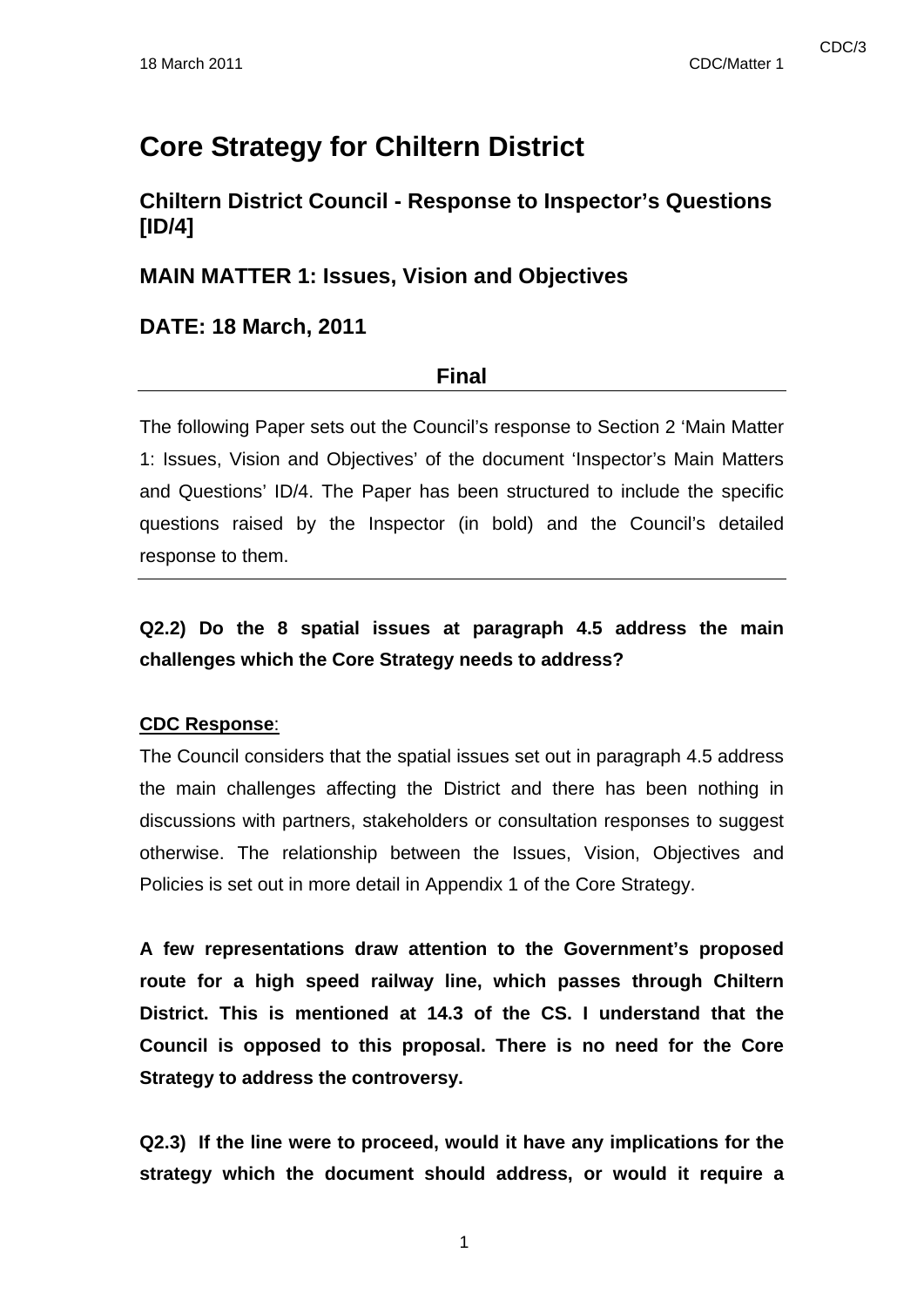# **review of the Core Strategy? Would any such implications arise primarily at the end of the current Core Strategy period?**

#### **CDC Response:**

The proposed line for HS2 does not cut through any strategic sites for housing or for other purposes. If the railway project were to proceed, it would not affect the spatial strategy but would have an adverse impact on the character of the area towards the end of the plan period. As HS2 is a proposal rather than a committed scheme, this is not something that can be addressed in the CS.

# **Q2.4) Are cross boundary issues adequately addressed in setting the context? Have any concerns been raised by adjoining authorities/agencies?**

#### **CDC Response:**

The Council has sought the views of adjoining authorities at various stages of the Core Strategy. Neither the Council nor its neighbours has identified any significant cross-boundary issues. The early sections of the Core Strategy set out to describe Chiltern District in its sub-regional context.

# **Q2.5) To what extent should the Visions for individual settlements reflect any local expression of a vision by that community? Do they?**

#### **CDC Response:**

The Council considered it important that the visions for the individual settlements should reflect local expression of a vision by that community. Accordingly, the visions for the individual settlements included in the CS emerged from the work on Market Town Health Checks, Community Appraisals and Parish Plans carried out by community and revitalisation groups (see footnotes to the visions).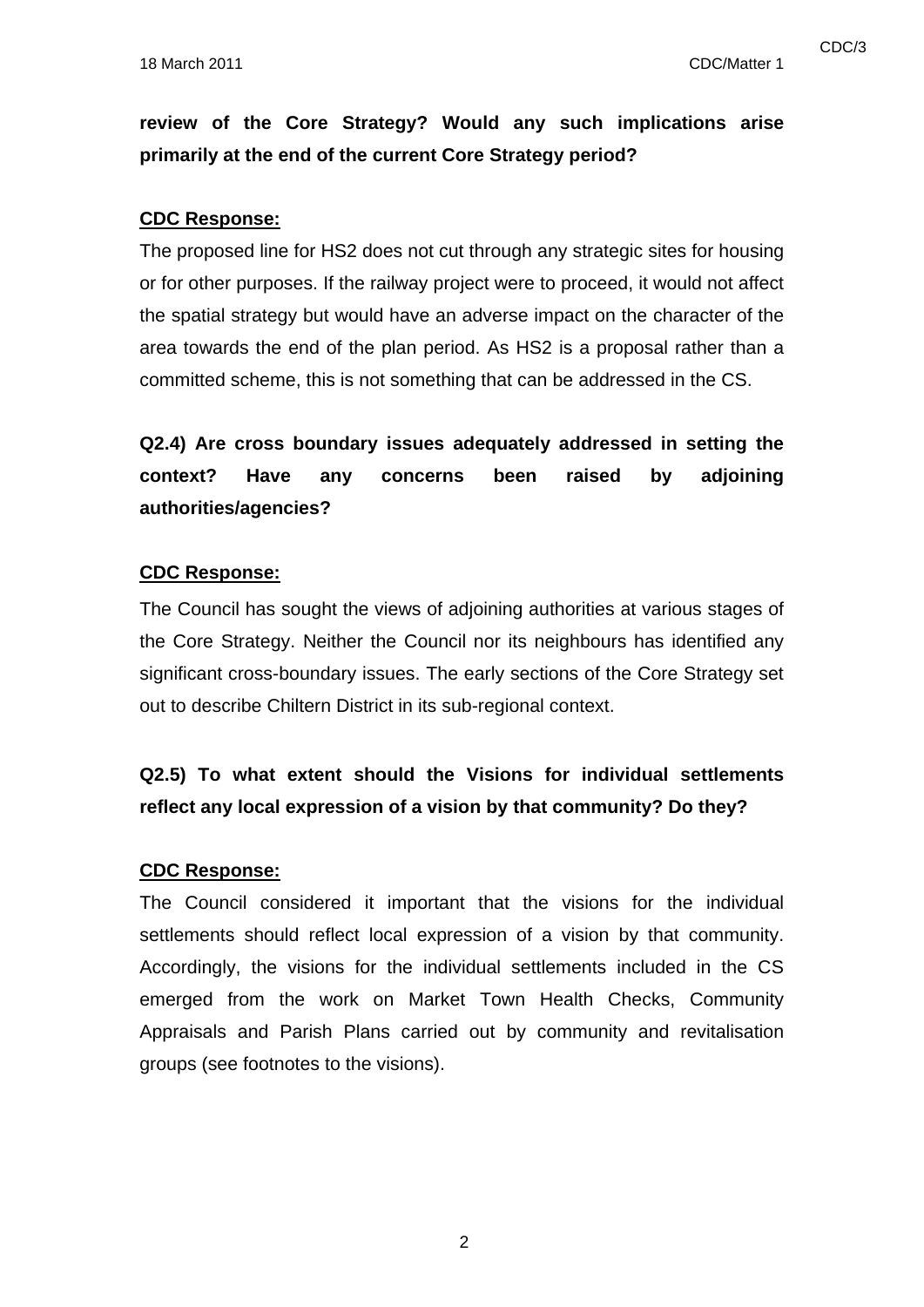**Q2.6) How will the Core Strategy help deliver these settlement visions? Is the Core Strategy sufficiently spatial in its engagement of the issues and visions?** 

#### **CDC Response:**

As stated at paragraph 5.5, these settlement visions are intended to provide the context for a series of measures to be set out in the Delivery DPD (and perhaps in future neighbourhood plans in the light of the Localism Bill) which are aimed at shaping and supporting the work of the communities. In the Council's view, the CS is sufficiently spatial in its engagement of the issues and visions in that it goes beyond traditional land use planning and addresses issues such as access to jobs, skills, anti-social behaviour, safety, healthy lifestyle choices etc.

**Q2.7) Does the Core Strategy seeks to advance any measures to address the acknowledged pockets of localised deprivation (paragraph 3.3)? Does it have a role to play in addressing such matters?** 

#### **CDC Response:**

There are elements in the Core Strategy such as the protection of employment land and community facilities which have a bearing on this issue. It is the Council's view that more detailed matters, would be best picked up as part of the specific measures needed to support and shape the work of the communities in the Delivery DPD. The District Council's Community Cohesion Plan (CDN102) sets out actions which aim to tackle some of the problems in areas of deprivation.

**Q2.8) Are the Strategic Objectives appropriate and are the targets an appropriate measure of how each objective should be met? Objective 1 (amount of housing) and objective 2 (proportion of affordable housing) will be discussed under main matters 3 and 6 and do not need to be separately addressed here.**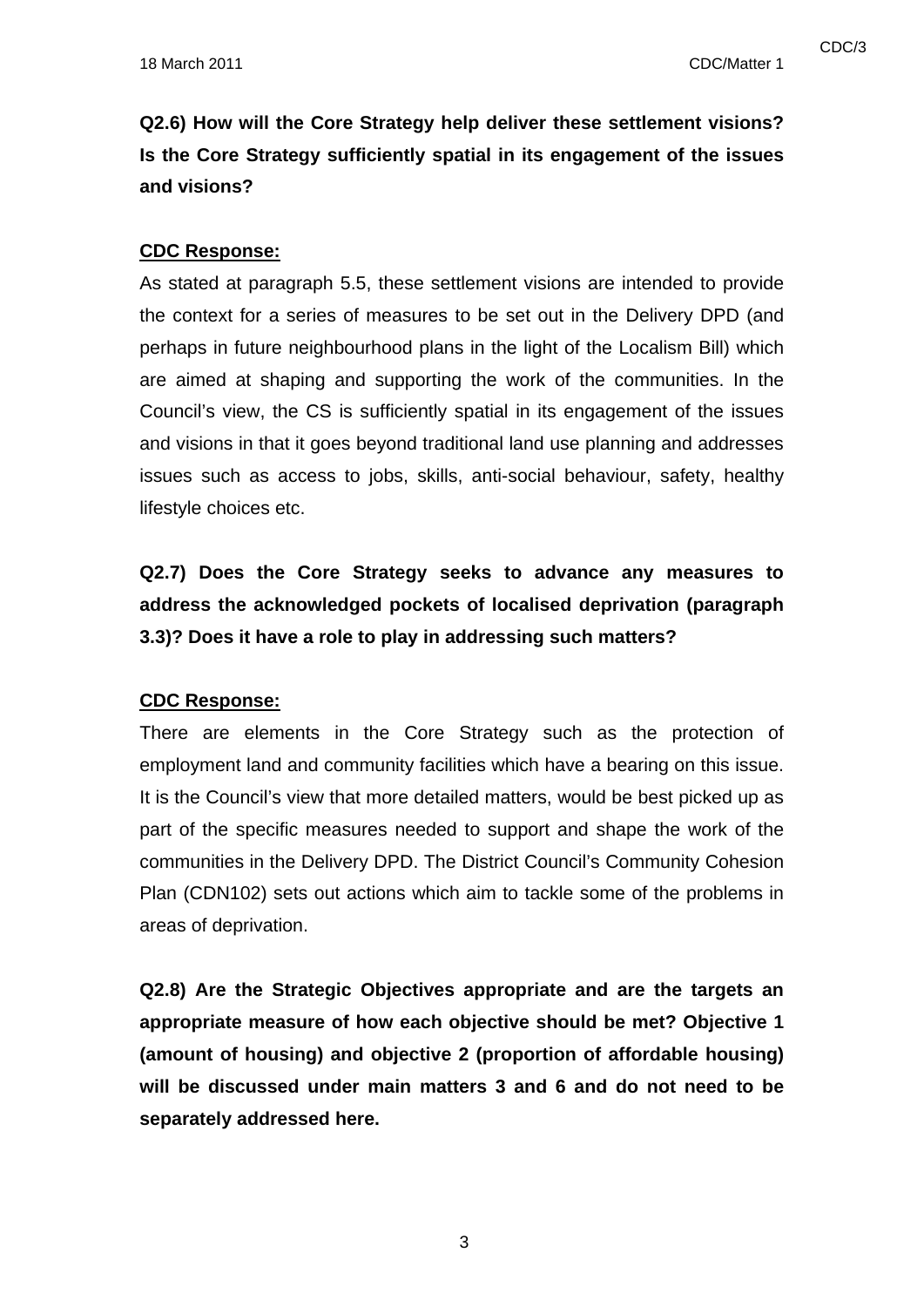#### **CDC Response:**

Objective 3 sets out key sustainability principles, is in line with national and regional policy and the wishes of the community and is considered to be entirely appropriate. Comments on the target are set out below.

Comments on Objective 4 are set out below.

Objective 5 is in line with national and regional policy and has received strong local support. The associated target is measurable and is seen as a good yardstick of the health, vitality and viability of local centres, in line with Policy EC9.1c of PPS4.

Objective 6 is in line with national and regional policy and reflects the combined work of many local authorities and their partners and the work of the Chilterns Conservation Board. Comments on the target are set out below.

Objective 7 is in line with national policy and reflects local support for measures to improve care for the elderly and those with special needs. The Council has suggested (in its table of minor changes, CDN117) that the target should be changed to "360 additional places for the elderly in care homes, nursing homes and/or extra care homes". This is in line with the County Council's evidence base in its "12 Year Housing Plan for People with Special Needs" (CDN071).

Objective 8 ensures that the needs of groups other than those singled out in Objective 7 are covered. Monitoring will keep abreast of new facilities that are provided, but it is not considered appropriate or realistic to set targets for the provision of new facilities as precise requirements are not known.

**Q2.9) Is objective 4 (no net loss of employment land or floor space) appropriate as an objective, since the wording of the objective, the related target and the policy approach (CS16) are essentially the same? Should the objective express an overall aim or outcome, rather than perhaps the means to an end?**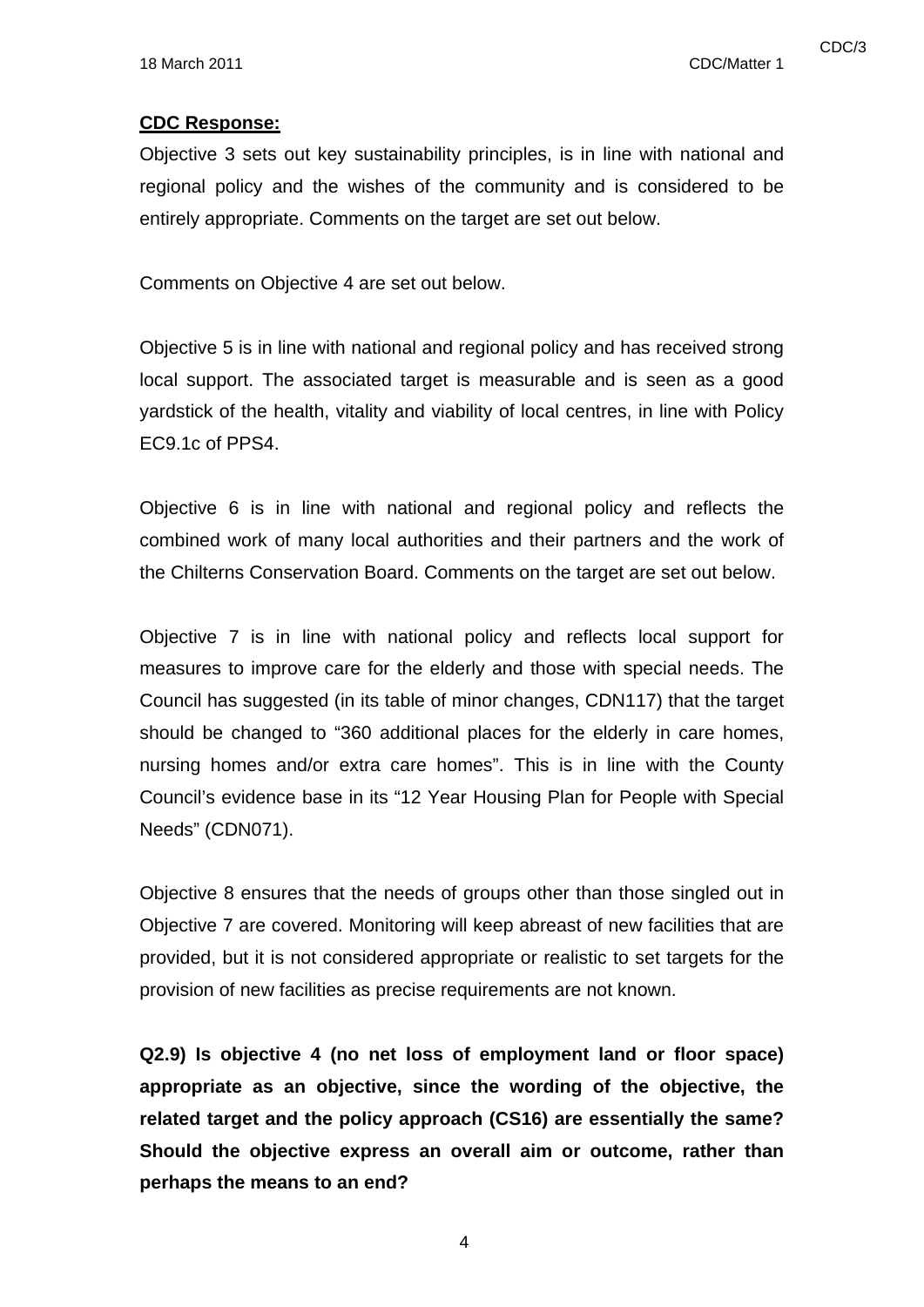#### **CDC Response:**

Objective 4 is in line with paragraph 25.17 of the South East Plan which reflected the EIP Panel's recommendation (26.2) that the scale of employment land in Chiltern District should be protected. It is accepted that the objective could be reworded so as to express an overall aim or outcome, rather than a means to an end, for example "Retain a thriving local economy".

**Q2.10) A number of representations question the appropriateness of the target relating to sustainable locations (SO3). Based on the evidence used to assess the sustainability of locations for development (e.g. CDN008 & 009), is this the most appropriate practical measure? Does it provide a reasonable measure of the effectiveness of the Council's chosen spatial strategy (of urban concentration)? Should any change of this indicator also change the identical indicator under policy CS1 Table 1?** 

#### **CDC Response:**

This target was derived from the SHLAA 2008 (page 33) which set out that, in order to be a Category 1 or 2 SHLAA site, developments needed to be within 400m of a bus stop and less than 1 mile from a town centre. The thinking behind this, as set out in the SHLAA 2008, was that bus services more than a mile from a town centre are likely to be less frequent than those in close proximity to a town centre, where differing routes intersect and continue on to similar town centre destinations. The proposed target is capable of being measured relatively easily. A more complex, but more resource-intensive, alternative might be to assess sites in relation to the location of facilities (e.g. those listed in Table 1 of Appendix A in CDN009). The Council accepts that any agreed target could also be applied to Table 1.

**Q2.11) Should the target for SO6 (AONB/natural assets) refer to National and Local Biodiversity Action Plans or should these be referred to in indicators under policy CS1 Table 1? Council to respond to points made by Bucks, Berks and Oxfordshire Wildlife Trust (414840).**